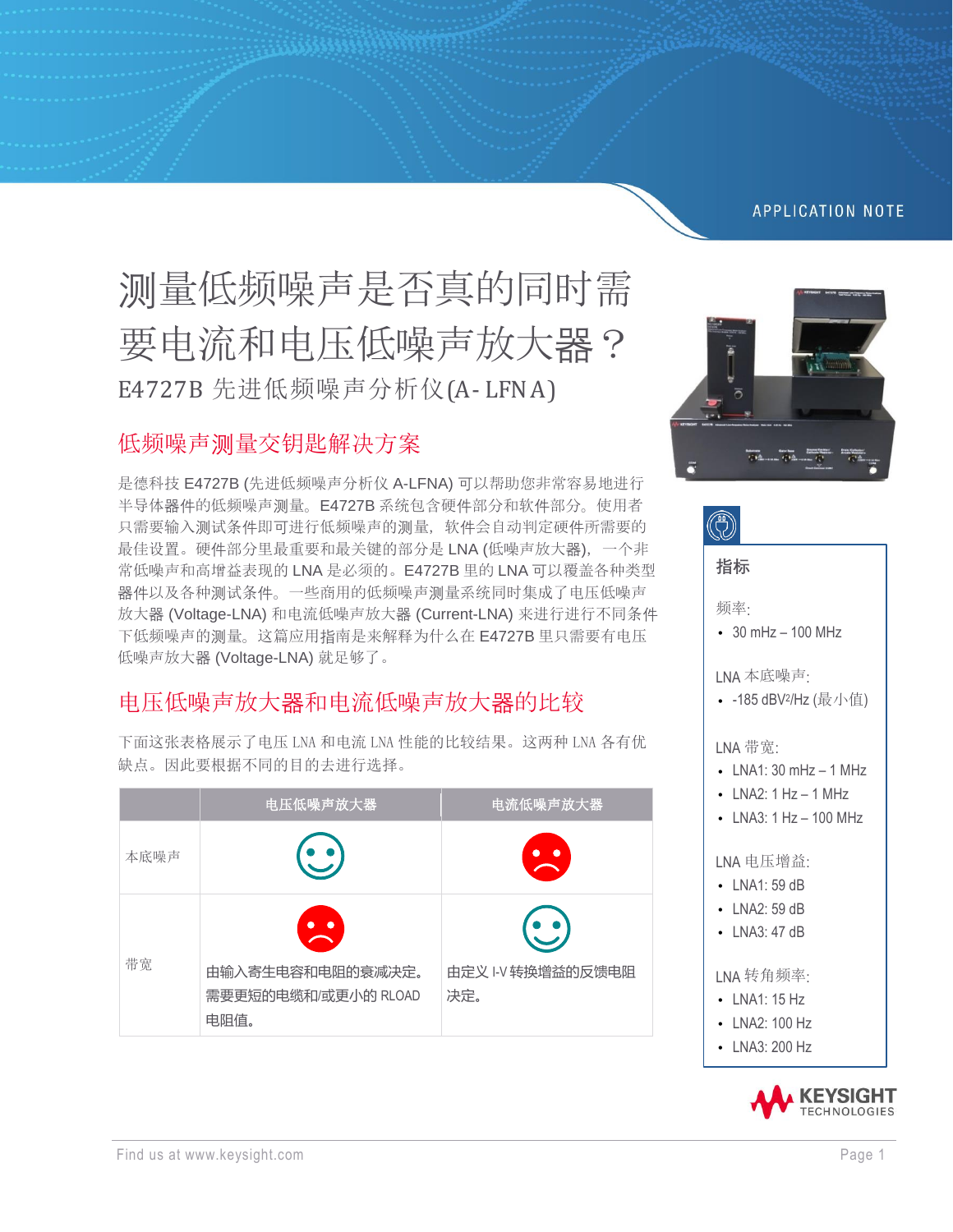#### 哪种低噪声放大器更好?

与电压 LNA 相比,电流 LNA 的缺点是它有非常差的本底噪声。但是电流 LNA 之所以用在一些商用的系统里 的原因是,对于那些具有较小输出电阻的有源器件和较大值的电阻而言,它是一个好选择。这两种测量情 况。具体的解释如下:

#### 更加适合用在具有较小输出电阻的有源器件

有源器件(例如 FET, BJT 和 Diode)的输出电阻与偏置条件相关。图 1 显示的是 FET 的低频噪声测量电路以 及等效输出电路。



图1. FET的低频噪声测量电路以及等效输出电路

FET 的 1/f 噪声电流(I1/f)通过下面的等式转换为输出电压(Vout)。

$$
V_{OUT}=I_{1/f}\times\frac{1}{\frac{1}{r_{DS}}+\frac{1}{RLOAD}+\frac{1}{R_{IN\_LNA}}}
$$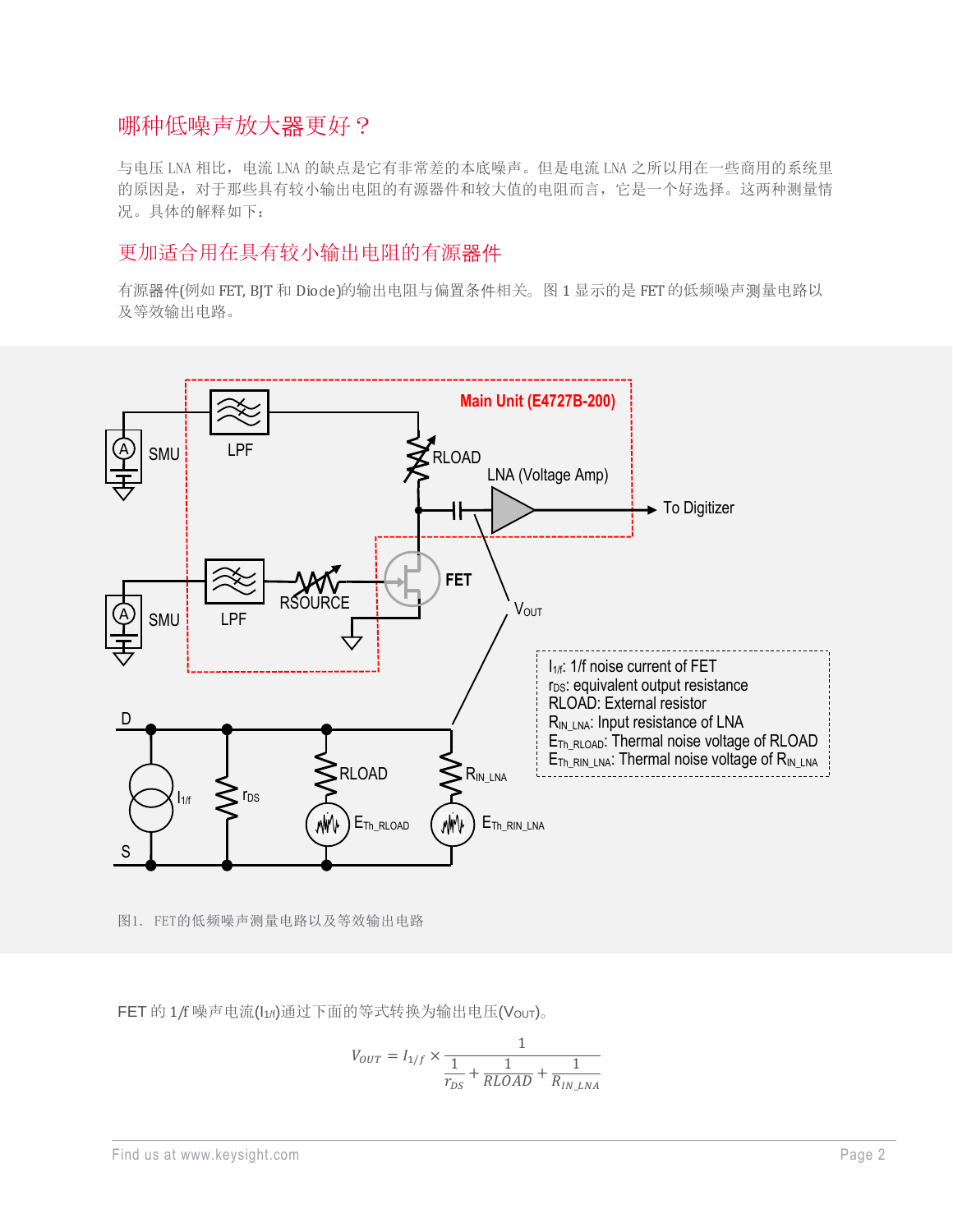外置电阻 RLOAD 的作用是电流到电压的转换器,借此放大 1/f 噪声电流(I1/f)。转换后的电压遵循基本的欧 姆定律,它的值随着 RLOAD 的增加而增大。然而,在 FET 的线性工作区,等效的输出电阻(rps)的值与 RLOAD(~kΩ)以及 R<sub>IN\_LNA</sub> (~MΩ)相比会显得非常小。这也就意味着 V<sub>OUT</sub>会被较小的 rds 限制住, 这也是 电压 LNA 系统的局限性。因此,电流 LNA 更适合用在有源器件在输出电阻比较小的情况。

#### 更适合用在大阻值的电阻

图 2 显示测量电阻低频噪声的等效电路,输出电压(Vour)由下面的公式计算得到。电阻 1/f 噪声电压(E1/f) 被 RDUT 和 RLOAD//RIN\_LNA 分压。



图 2. 电阻的低频噪声测量电路

$$
V_{OUT} = E_{1/f} \times \frac{\frac{1}{RLOAD} + \frac{1}{R_{IN\_LNA}}}{R_{DUT} + \frac{1}{\frac{1}{RLOAD} + \frac{1}{R_{IN\_LNA}}}}
$$

RIN LNA 的阻值非常大,所以上面这个等式可以简化为下面的式子。也就意味着如果要得到足够大的 Vour 就需要 RLOAD 的阻值与 Rput 相比拟。同时,大的 RLOAD 阻值需要 E1/f 不能被 ETh\_RLOAD 和 ETh\_RIN\_LNA 掩 盖。因此, 如果 RDUT阻值大于 10 MΩ, 那么 RLOAD 的阻值就需要大约~100 MΩ。这就造成了硬件设计 上的难度,也就是为什么这种应用下会选用电流 LNA。

$$
V_{OUT}\approx E_{1/f}\times \frac{RLOAD}{R_{DUT}+RLOAD}
$$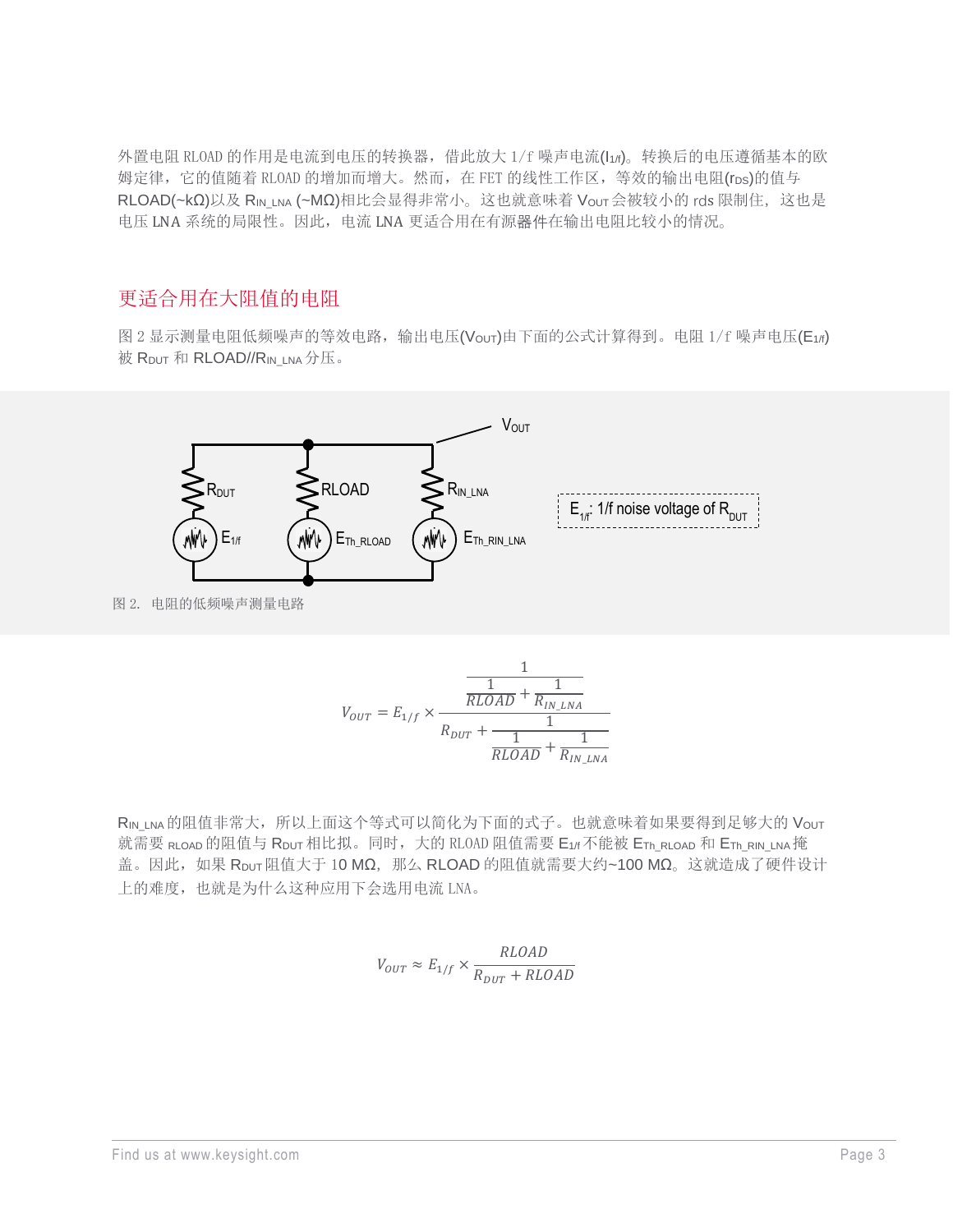## 但是为什么 E4727B 系统只配有电压 LNA 就可以做全部量测?

下面列表总结了电流 LNA 的一些应用场景

- FET 的线性工作区(也就是小等效输出电阻, rps)
- 二极管的大电流区域 (也就是小等效电阻,r)
- 大阻值电阻 (也就是大 R)

E4727B 只配备了电压 LNA, 但是它可以覆盖任何器件和任何测量条件下的的低频 噪声测量。原因是我们的系统对 LNA 电路以及整体系统都进行了优化设计。下面两 个例子展示了实际的测量效果。

第一个例子是 FET 的线性工作区,用来验证有源器件在小的输出等效电阻的情况。 图 3 展示了在 lp=1 μA 到 2 mA 且 Vps=0.01 V 下的 Sid 实测数据。在 lp=2 mA 下的 输出等效电阻很小(~4 Ω), 但是 E4727B 在所有的偏置条件下都能得到很合理的数 据。右侧的图显示的是 Sia/Ip<sup>2</sup> 和偏置的关系。这也验证了测量数据的合理性。



的。



图 3. 实测 2N7002K FET 器件在 VDS = 0.01 V 时的漏极噪声电流密度 Sid(左图)以及 5Hz 下归一化 Sid 的偏置相关 性(右图)

另一个例子验证了大阻值电阻的测量结果。图 4 显示的是阻值为 10 Ω 到 20 MΩ 电阻量测的热噪声。Y 轴 是噪声的电流功率谱密度(Sir),蓝色的虚线是热噪声的理论值(4kT/R)。 黑色虚线是 20 Ω 热噪声以及它等 效的 LNA 本地噪声-185 dBV?/Hz。 这个数据说明 E4727B 可以测量 30 Ω 到 10 MΩ 电阻的噪声。